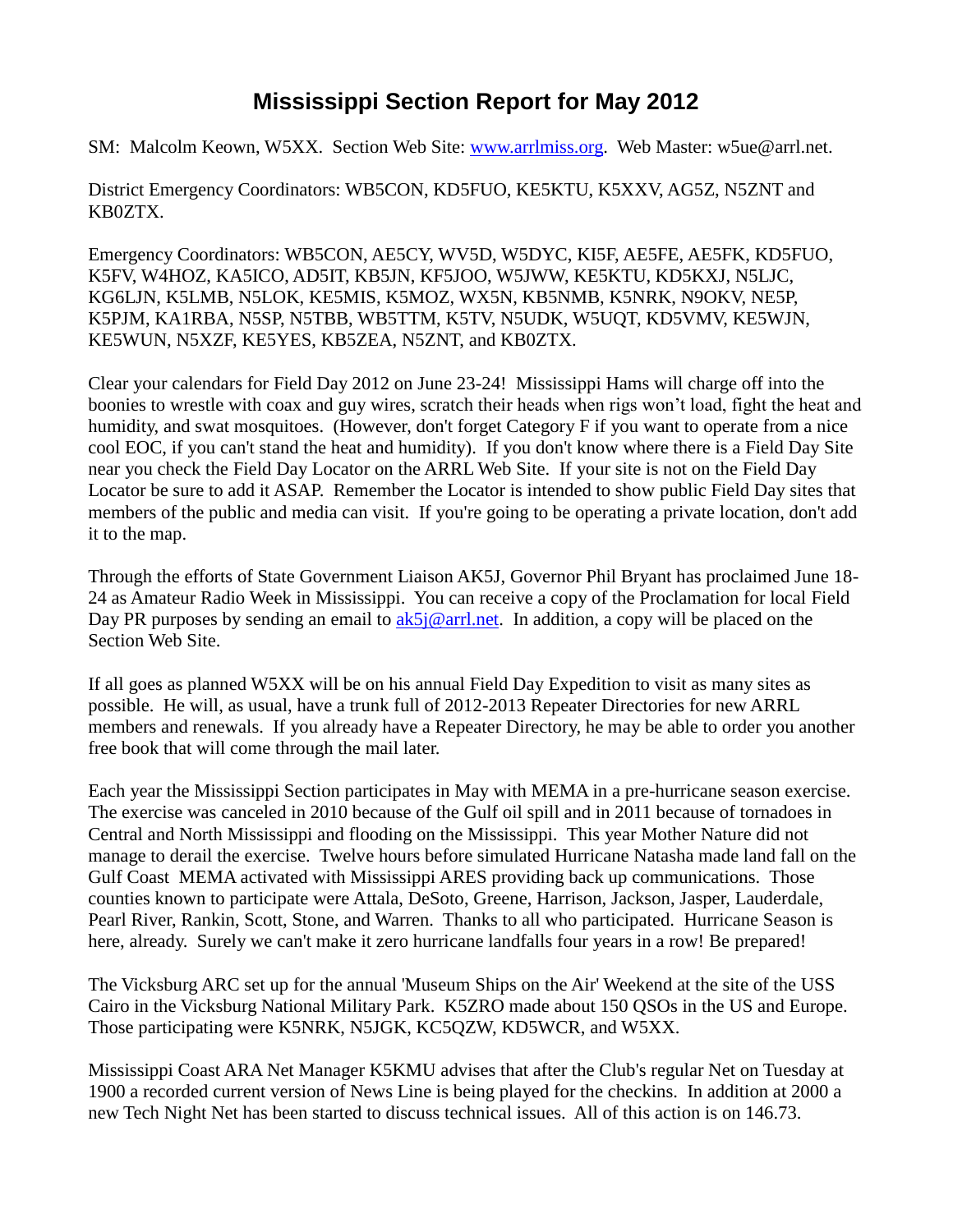Rankin County AEC KF5EZT reports that on May 24 WX5H (AEC Rankin County) began a test of their automated calling system provided by River Oaks Hospital Flowood. At 4 P.M. a call was sent to all Rankin ARES members announcing the test and requesting checkins on the Rankin County 147.345 repeater. WX5H was net control and 7 ARES members responded as well as 2 non members, who monitor the frequency. An encouraging turnout indeed!

Welcome to the following new Hams in Mississippi in February: KF5PYE, Bryce – Mississippi State; KF5PYG, Lyman – Columbus; KF5PYH, Calvin – West Point; KF5PYI, Maya – Mississippi State; KF5PYJ, Khanh – Mississippi State; KF5PYK, Graciela – Jackson; KF5PYL, Joseph – Starkville; KF5PYM, Clifford – Ackerman; KF5PYN, Daran – Columbus; KF5PYO, Richard – Ackerman; KF5PYP, Michael – Starkville; KF5PYQ, Patrick – Starkville; KF5PYR, William – Madison; KF5QAV, Patricia – Bay Saint Louis; KF5QAW, Michael – Gulfport; KF5QEA, Andrew – Columbus; KF5QEO, John – Brookhaven; KF5QGF, Craig – Olive Branch; KF5QHM, Robert – Carthage; KF5QIG, Charles – Petal; KF5QIH, Travis – Petal; KF5QII, Jason – Hattiesburg; KF5QIJ, William – Hattiesburg; KF5QIQ, Lawrence – Olive Branch; and KF5QLL, John – Philadelphia. Wow! 26 new hams in one month1 Thanks to all of the instructors and VE Teams, who made this happen.

Also welcome to the following new ARRL Members in May: N5ARO – Hattiesburg; KH0DW – Byhalia; WB4IZC – Horn Lake; KF5KSB – Columbus; KF5OGI – Brandon; KF5OJT - Biloxi; KF5POD – Taylorsville; KF5PRR – Ecru; KF5QGZ – Columbia; KF5QIJ – Hattiesburg; KF5QIQ – Olive Branch; KE5RZS – Gulfport; W5TAD – Meridian; and KD5VTY – French Camp. The Mississippi ARRL Membership is now 1,119 up 5 from last month. Another record! Thanks for your efforts!

Congratulations to the following on their upgrades: KB5KNA – Southaven; KF5KVL – Southaven; KF5OGQ – Madison; KF5OHD – Corinth; KF5OYF – McCall Creek; KF5OYG – Biloxi; KF5PYF – Madison; WA5UDQ – D'Lo; KE5VNO – Brookhaven; WB5YCR – New Albany; and KD5ZDS – Starkville.

Club Newsletters/Reports: Hattiesburg ARC (AC5E), Meridian ARC (W5MAV), Mississippi Coast ARA (KB9ZR), and the Northeast Mississippi ARA (KE5SSB).

DEC/EC Reports: AE5FE (Lauderdale/Clarke), KE5KTU (WC MS/Hinds), K5MOZ (Jackson), WX5N (Prentiss/Tishomingo), WV1Q (Jasper), K1REZ (Scott), N9OKV (Harrison), N5UDK (Stone), W5UQT (Madison), KD5VMV (DeSoto), KE5WJN (Pearl River), and AG5Z (SE MS)

Regret to report the passing of K5IMT of Vicksburg and WB5USN of Aberdeen. Lloyd and Doyle were regular MSPN checkins for many years. Lloyd served as a weekly NCS for many of these years.

HF Net Reports - sessions/QNI/QTC (Net Manager)

Magnolia Section Net 31/1086/5 (K5DSG)

MS Baptist Hams Net 4/25/0 (WF5F)

MSPN 31/2393/9 (K5NRK)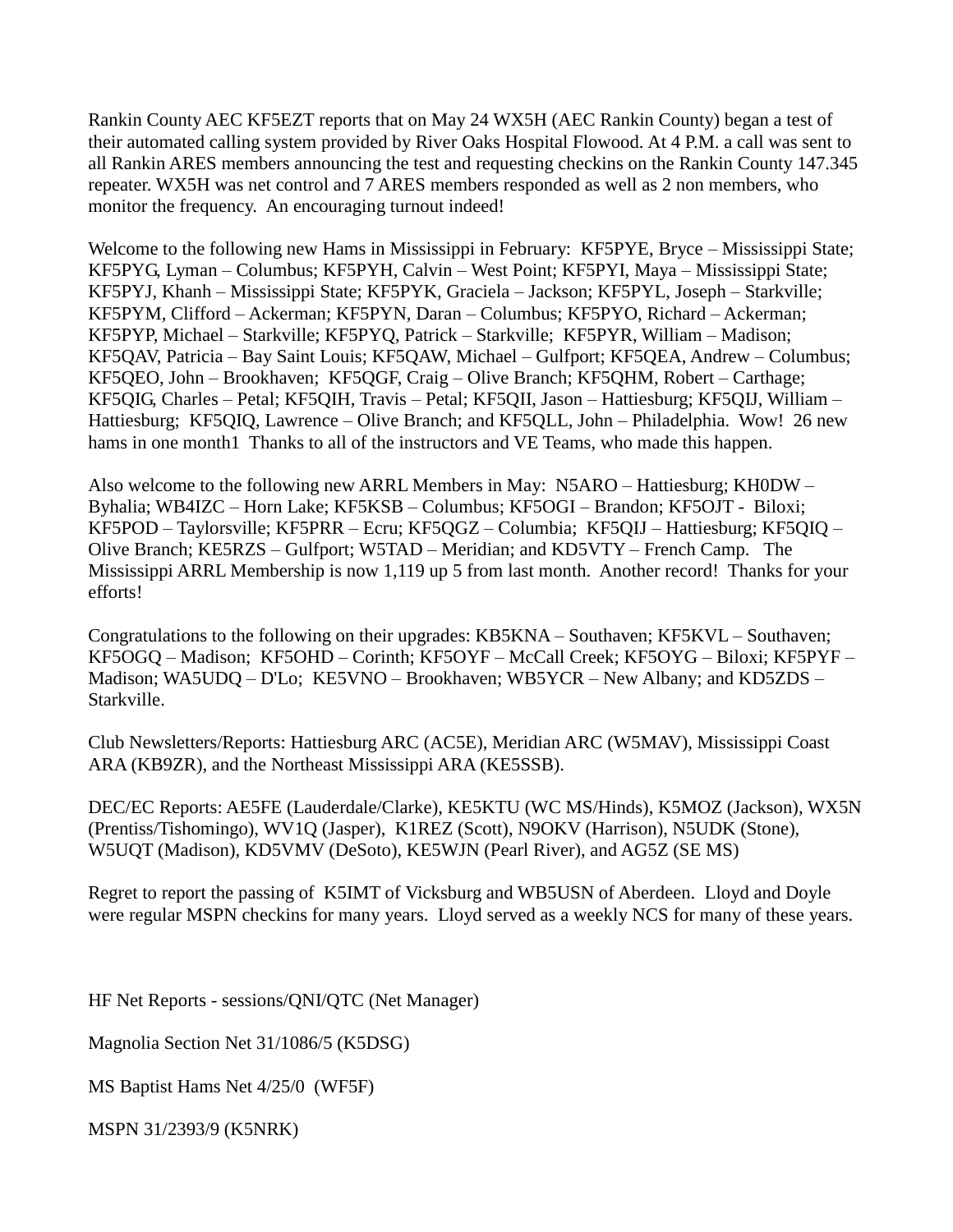## MS Slow Net 23/52/2 (W3TWD)

VHF Net Reports - sessions/QNI/QTC (Net Manager) Booneville and Prentiss County ARES 4/64/1 (WX5N) Capital Area Em Net 4/66/0 (K5XU) Delta ARES Net 4/19/0 (K5JAW) Grenada/Yalobusha County 4/48/0 (AD5IT/KE5MIS) Hattiesburg AEN 4/84/0 (K5MIQ) Itawamba County ARES 5/92/3 (KB5NMB) Jackson ARC Em Net 5/60/1 (N5DU) Jackson Co ARES Net 28/453/2 (K5MOZ) Madison County ARES 5/62/0 (W5UQT) Magnolia DX Assn 5/91/0 (K5OAZ) Meridian Area EN 7/60/21 (AE5FE) Metro Jackson ARES Net 4/36/0 (K5GCY) Mississippi Coast ARA 5/73/0 (K5KMU) Mississippi Coast ARA Tech Net 5/42/0 (K5KMU) Miss/Lou Em Net 4/44/1 (K5NRK) NE MS Skywarn 4/63/0 (W5LMW) Olive Branch ARC Tech and Info Net 8/51/0 (KD5CKP) Panola County ARES 4/38/0 (KC5DPJ). Pearl River County ARES 4/63/0 (KE5WJN)

Rankin County ARES 6/79/0 (KF5EZT) 1 Call Out Test Session

Scott County ARES Net 6/83/2 (K1REZ/W5JMJ) 1 SET Activation and 1 Skyward Activation.